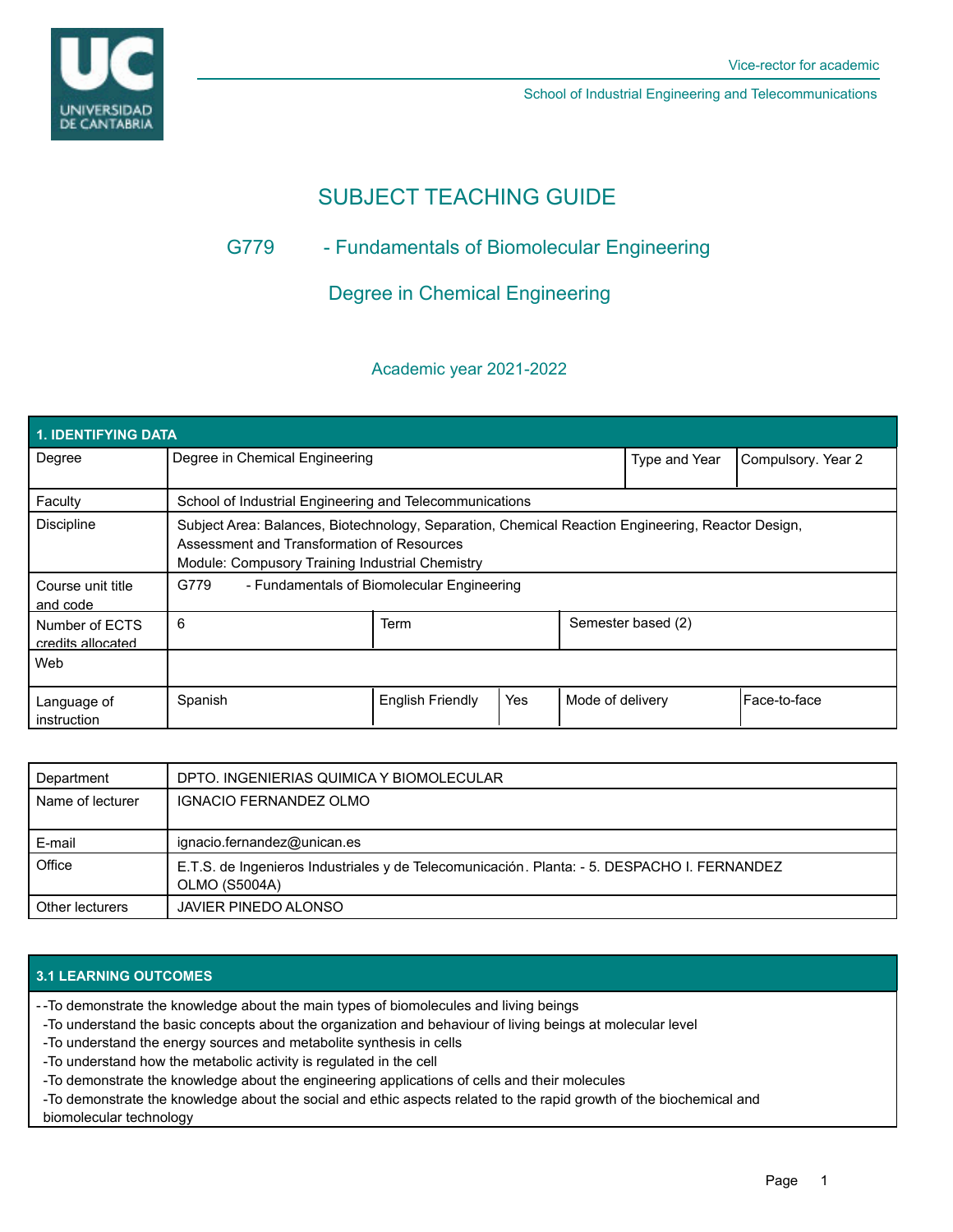

School of Industrial Engineering and Telecommunications

#### **4. OBJECTIVES**

-To show the main biomolecules in living beings

-To show how cells work at molecular level; this will lead to their engineering applications

-To introduce the main engineering applications of cells and their molecules

| <b>6. COURSE ORGANIZATION</b> |                                                                                                                                                                                     |  |  |  |
|-------------------------------|-------------------------------------------------------------------------------------------------------------------------------------------------------------------------------------|--|--|--|
| <b>CONTENTS</b>               |                                                                                                                                                                                     |  |  |  |
| l1                            | Fundamentals of molecular and cellular biology<br>1.1. Introduction<br>1.2. Biomolecules in living beings<br>1.3. Cells: types and growth requirements                              |  |  |  |
| l2                            | Enzymology<br>2.1. Enzymes: characteristics, their production and main applications<br>2.2. Homogeneous enzyme kinetics<br>2.3. Introduction to immobilized enzyme systems          |  |  |  |
| Iз                            | How cells work<br>3.1. Cellular metabolism<br>3.2. Gen expression and storing<br>3.3. Major metabolic pathways and their regulation                                                 |  |  |  |
| 4                             | Introduction to molecular genetics<br>4.1. Fundamentals of genetic engineering and its application<br>4.2. Molecular diagnosis<br>4.3. Social and ethic aspects in biotechnology    |  |  |  |
| l5                            | <b>Bioprocess engineering</b><br>5.1. Cellular growth and metabolite synthesis<br>5.2. Batch and continuous cultures<br>5.3. Applications in biotechnology: biomolecules production |  |  |  |